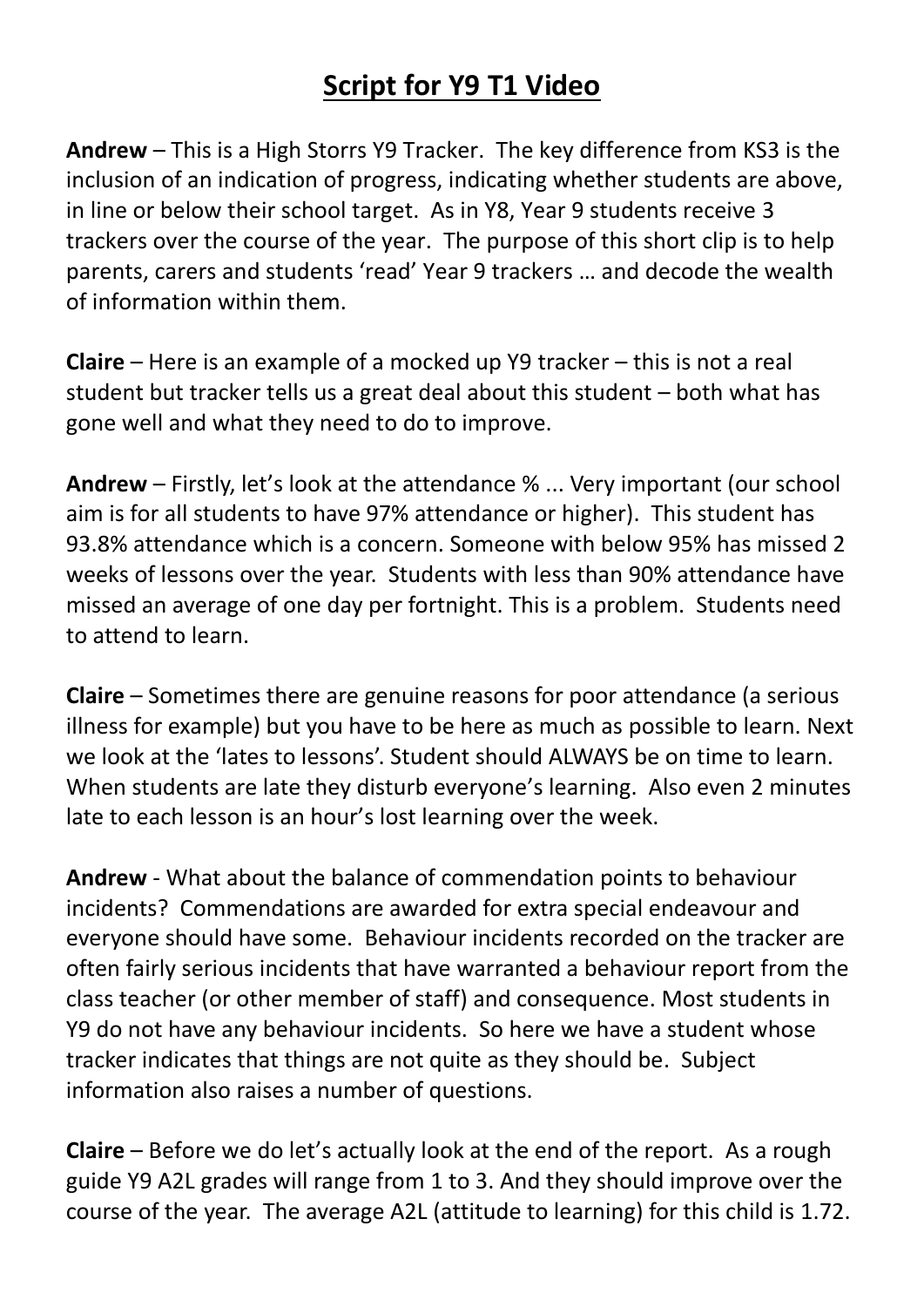Although within the range for Y9 students, it is low for the year group. The average for the year group is 2.32 – this shows that this student's A2L is low for a Y9 student and well below the average for the year group. This is a concern.

If the child's A2L is lower than the average for the year group and below expectations, then they really need to improve their learning behaviours. The full details of learning behaviours (i.e. A2L at each grade) are sent home along with the tracker and we would hope parents/carers would look through this with their child and talk about what improvements could and should be made. The KS4 learning behaviours are designed to help students build on skills acquired in KS3 and build resilience in preparation for GCSE examinations at the end of Y11.

Regardless of the child's ability, achievement and success is directly linked to their approach to lessons and their learning behaviours – in short a high A2L will ensure success in school and in life.

**Andrew** – Next, let's look at Adam's target grade … in this case 5.4. This figure is based on National expectations of student progress, which in turn are based on KS2 SATS scores from Y6. At High Storrs, we do not view the target as a maximum grade or a limit to aspiration. It is rather an indicator of minimum expectations and something that students and staff should work to exceed.

The target of 5.4 is an average across all GCSE subjects. For example, if a student takes 10 GCSEs, to get an average of 5.4 they would need to achieve 6 grade 5s and 4 grade 6s. However, a student may have a particular talent in Maths, Art, or Drama, and aim for a grade 7 or 8 in these subjects, regardless of their target grade. Any target is only a guideline.

Now look at each subject. In Y9, we are still keen for students to develop their attitude to learning, as these underpin the skills required to succeed at GCSE. So rather than focusing on individual grades, the tracker gives information as to whether a student is above, in line with or below their school target. As you can see from this tracker, this student is below target in English and Maths, which also corresponds to the 2 lowest attitude to learning scores.

**Claire** – Are there any 'areas for improvement' noted? If not that does not mean there is nothing to improve! Students will know from feedback (often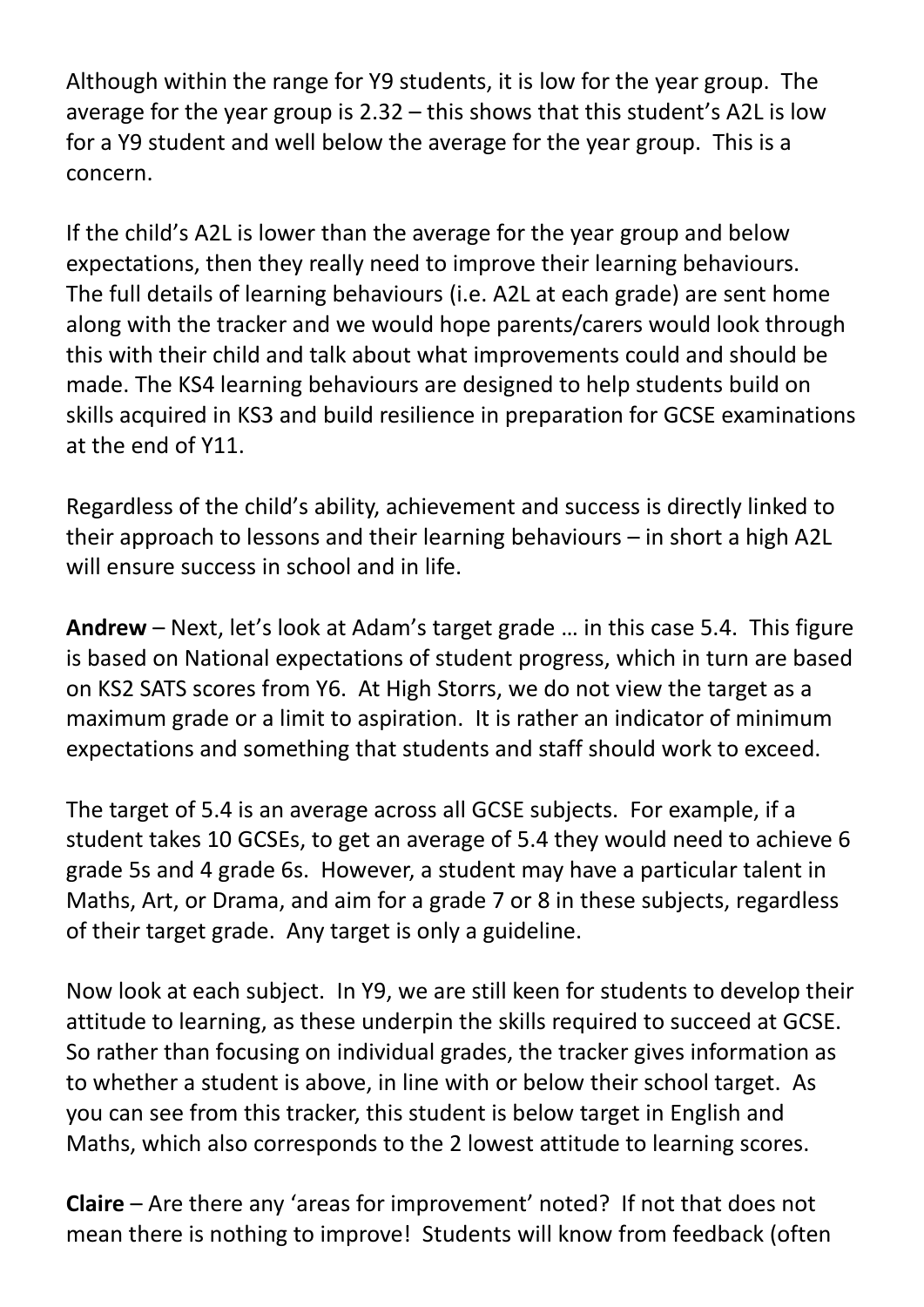verbal), activities in class and tests what they are good at what needs to improve. But if the things they need to work on are a big worry (*for their learning and the good of the whole class)* they will have been noted as an 'area for improvement'.

**Andrew** – As we have said, we must also look at each A2L grade. As you know from Y7&8 trackers, teachers use a 'best fit' approach to decide a final A2L grade. These are often finalised following student self-assessment and discussion. The 'areas for improvement' are also linked to aspect of A2L. If we look at Maths for example, the A2L grade is low (1) ... low for the year group and below average. Engagement and effort are listed as "areas for improvement'. When you look at the A2L grid that goes out with the tracker, you will be able to see the behaviours that have led to this judgement (*point to Engagement column and Resilience and Commitment*) and look to higher grades to see what improvements we should see in classrooms (*Point*).

**Claire** – Looking at the areas for improvement overall this tracker shows some clear issues. Behaviour is listed 3 times. This suggests that this child is not behaving as expected some lessons and possible causing disruption to their own learning and the learning of others. Effort and engagement both appear 3 times each. This suggests that this student is not really trying in lessons. For example, they are likely not starting work promptly, not completing work to a good standard or not listening to instructions. Therefore, their work and learning are not as good as they could be. This helps explain the lower than expected average A2L score.

**Andrew** – It is also useful for parents/carers to know what we use the trackers for in school. The data we get from them is invaluable. We celebrate the best and most improved A2L (*with letters home and commendations*). We also celebrate students who have no 'areas for improvement' on their trackers.

**Claire –** We note the lowest overall A2L and those students are mentored to help them improve. Students with a high number of 'areas for improvement' have conversations with and support from school staff such as Heads of House, Head of Key Stage 4 (Mr Bedford), form tutors and others. Subject Leaders talk to the teachers in their team about students with 'areas for improvement' to plan how they can get back on track (*that might mean putting them on report, changing seats, contacting parents, swapping to another group or something else*). Form Tutors also talk to students about